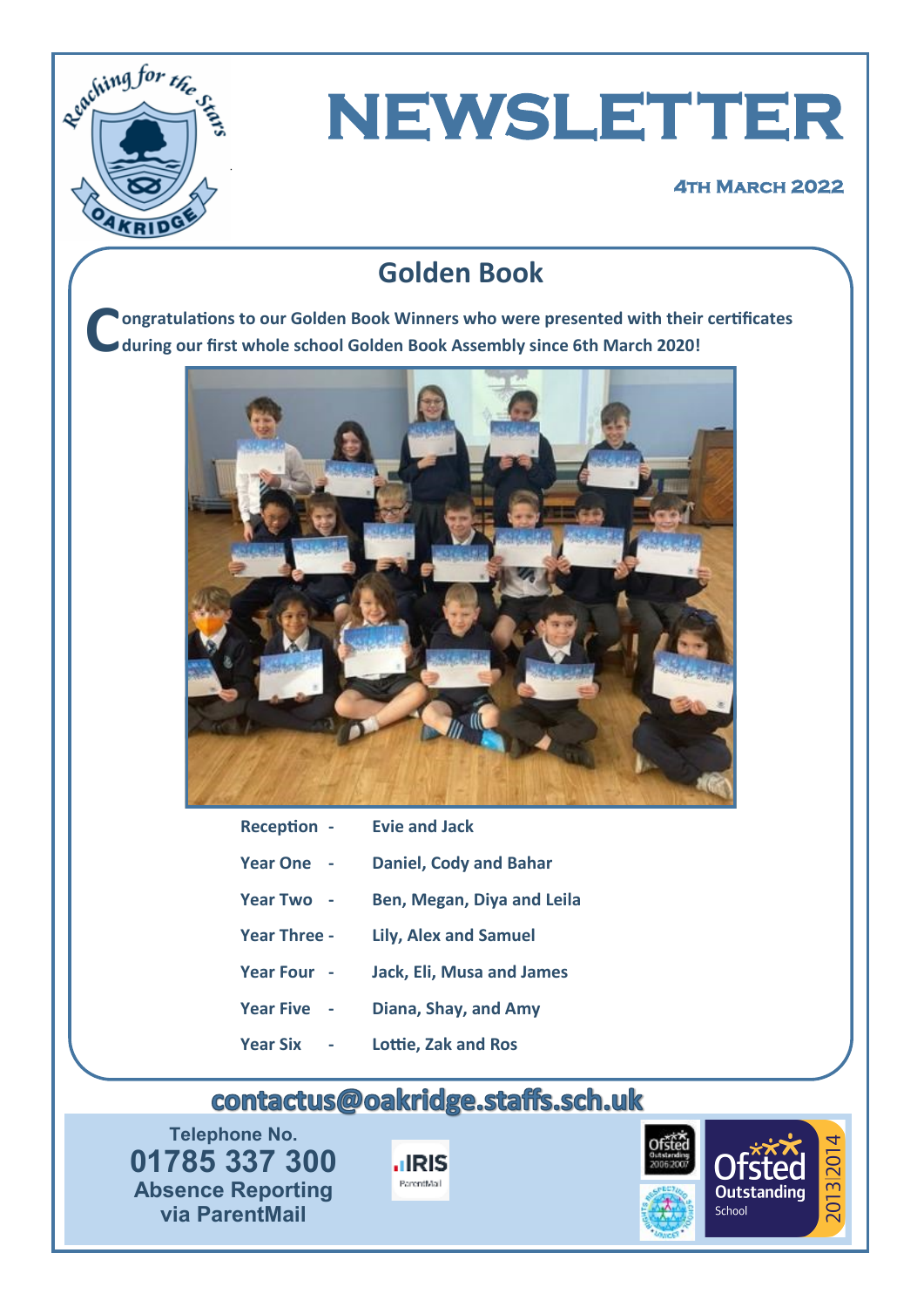#### **Ukrainian Appeal**

O n Monday morning, in response to the humanitarian crisis in Ukraine, we sent out an appeal asking for donations to help the large number of families who have been displaced as they flee the Ukraine. As you can see from the photographs we received many donations and we were overwhelmed by your response and generosity as a community. We would like to thank Ewa for arranging the collection and the parents who kindly helped to move the donations to the drop off point.

The items have now been distributed to the Polish community in Stafford who have arranged to take the items to London and then on to the Polish border with the Ukraine.



mam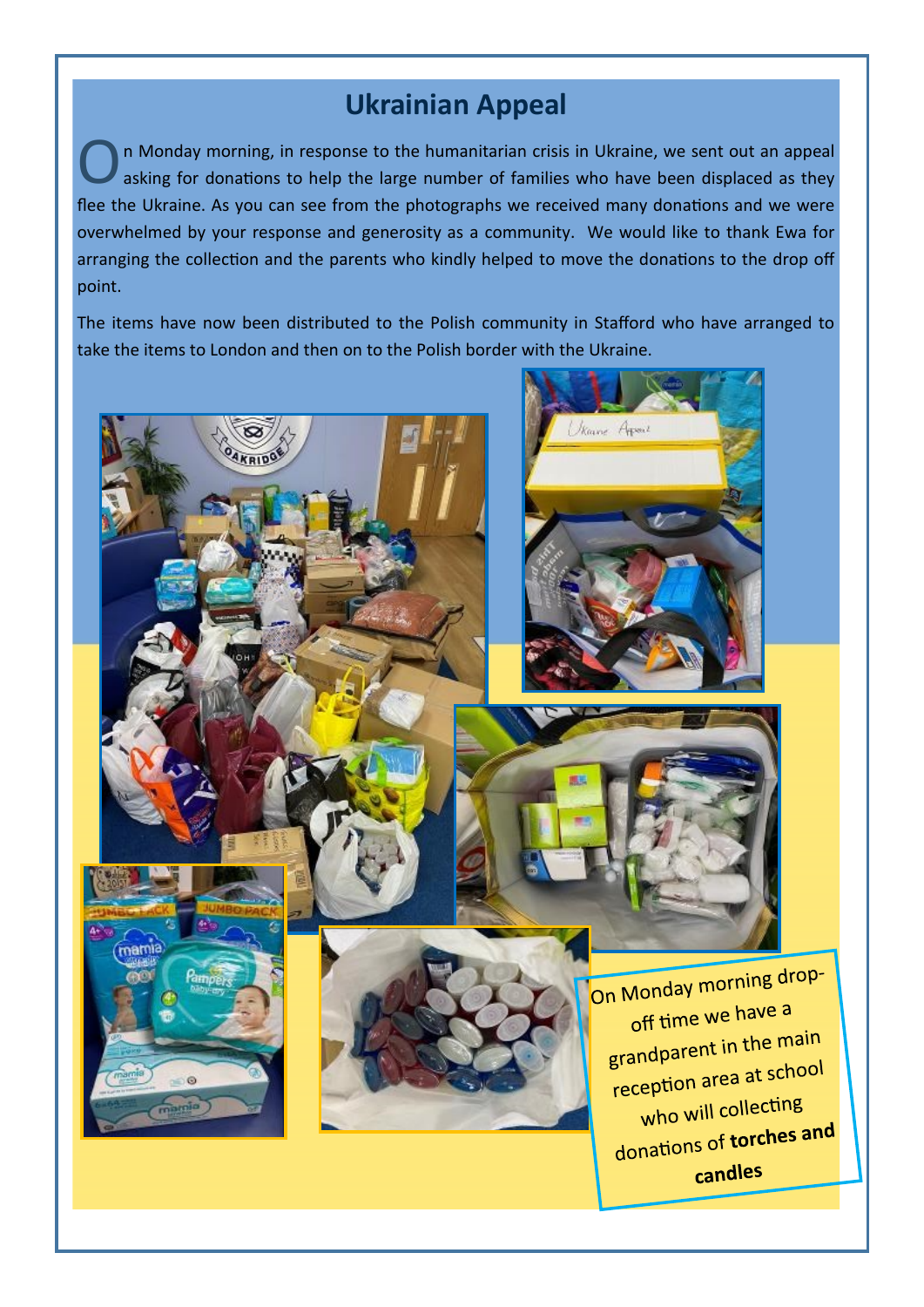### **Walton High School Pyramid Concert**

O n Tuesday 15th March and Wednesday 16th March our Year Four class will be taking part in the Pyramid Concert at Walton High school together with other local primary schools.

Full details of times and ticket allocation will be sent out to parents next week.

#### **Comic Relief Day**

Fiday 18th March is Comic Relief day and<br>children will be able to come into school children will be able to come into school wearing non-uniform in exchange for a donation to be made to Comic Relief.

You will be able to make your donation to the Comic Relief charity directly via ParentPay .

[https://app.parentpay.com/ParentPayShop/](https://app.parentpay.com/ParentPayShop/Foc/Default.aspx?shopid=7003) [Foc/Default.aspx?shopid=7003](https://app.parentpay.com/ParentPayShop/Foc/Default.aspx?shopid=7003)

#### **Golden Book Assemblies**

N ext Friday we will be inviting parents in to Golden Book Assembly for the first time in two years. We will be welcoming in the parents of the winners each week to watch their children be presented with their certificates.

Text messages will be sent out on Thursday afternoon to let you know whether your child will be presented with a certificate during assembly. Assembly will start at 9.05am.

We will be serving refreshments and selling sausage sandwiches for £1 (for parents and children) after the assembly.

#### **Change of Date**

**Please note that the Year Six** residential visit will now take place between

16th and 20th May.



#### Hair Today..

Well done to Huwi from Year Six who recently<br>cut his hair for the Princess Trust Charity which makes wigs from real hair for children who have lost their hair due to cancer treatment or other conditions.

In addition to cutting his hair Huwi has raised over £600 which will go towards the costs of making the wigs which are provided free of charge by the charity.

Thank you to everyone who made a donation.

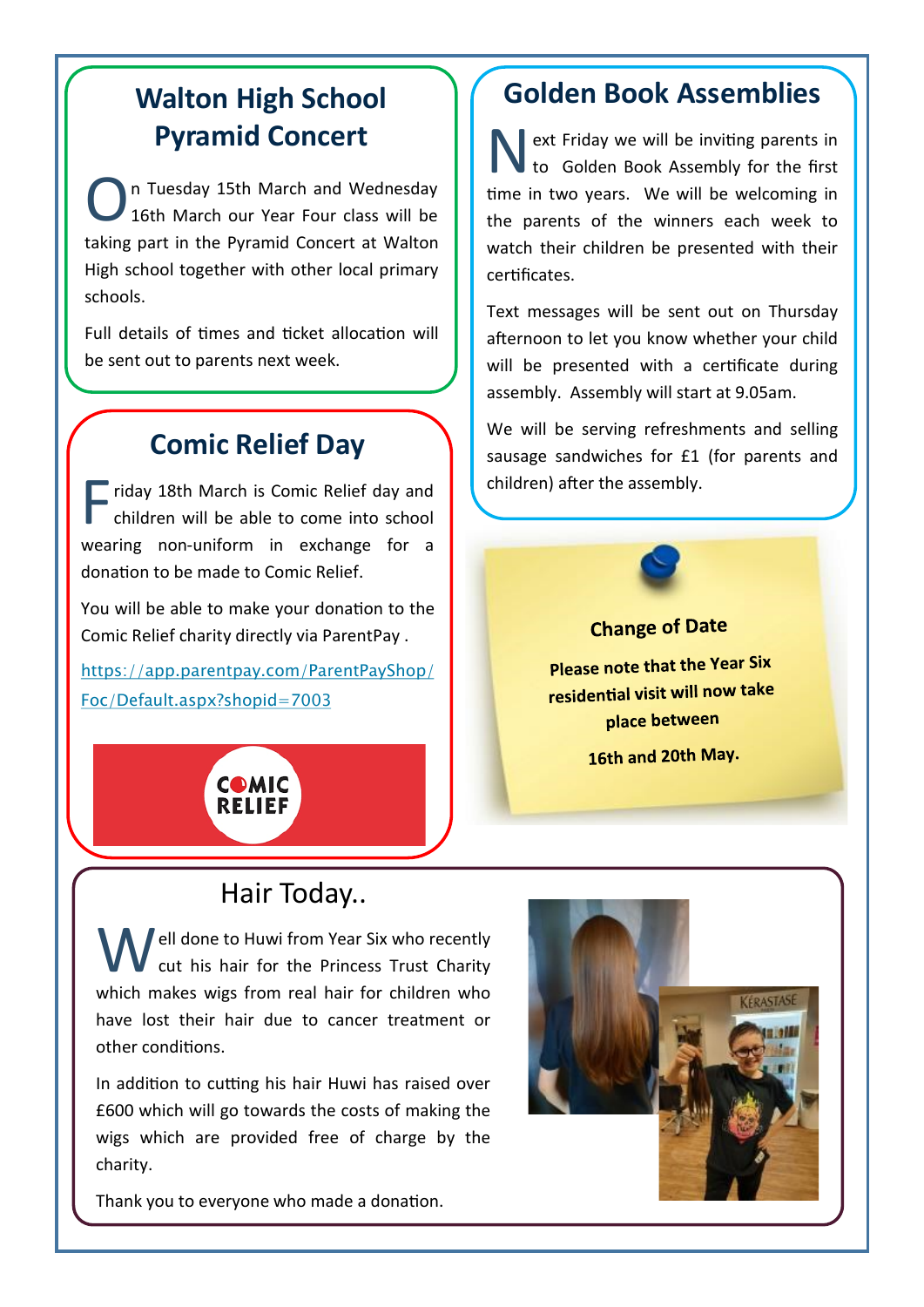## **World Book Day**

T hursday was World Book Day and everyone came in dressed up as a character from their favourite book. Your costumes were fantastic!